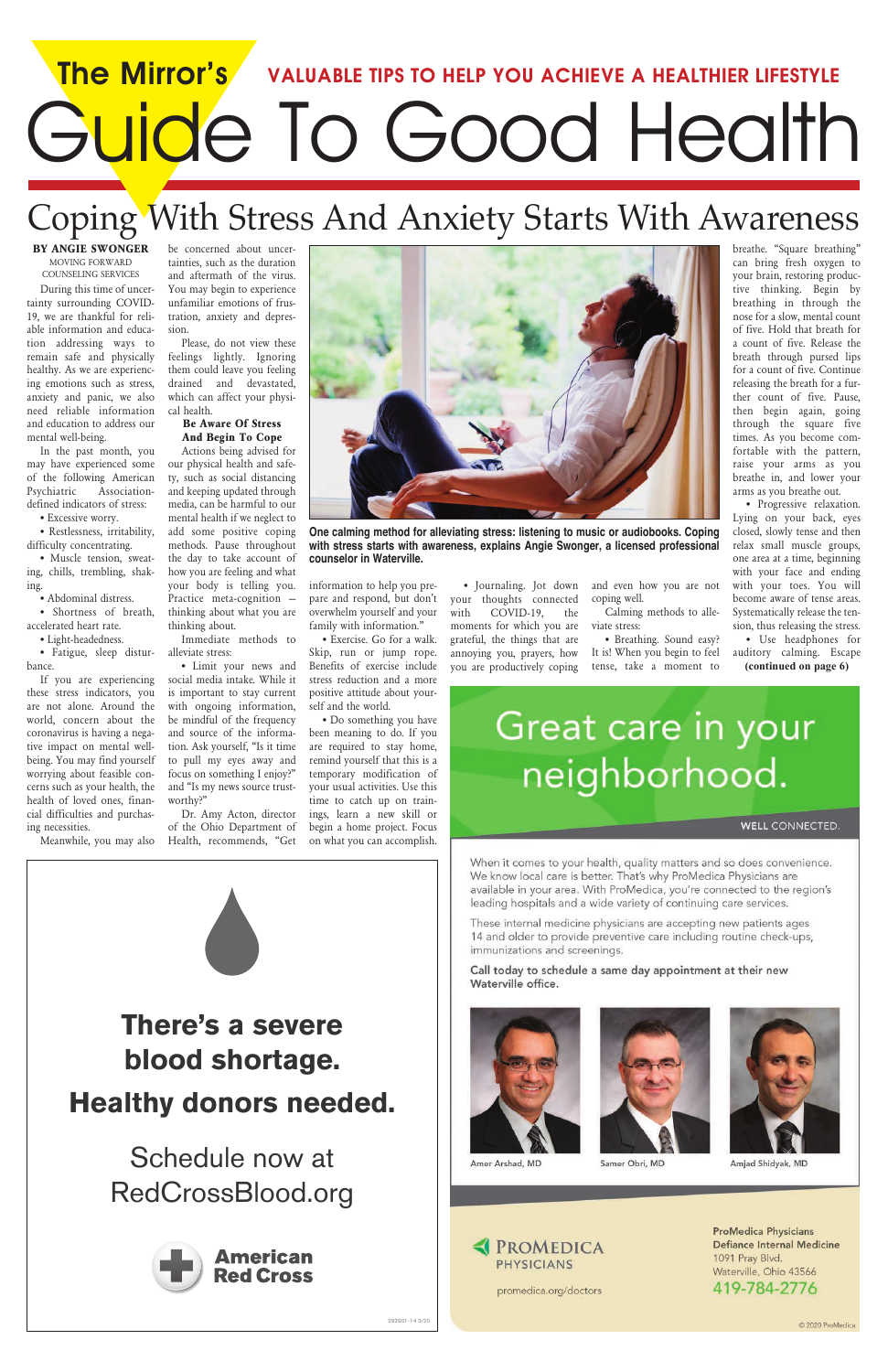### *Dealing With Anxiety*



office or home.

#### We come to you!

Specializing in all types of personal eyewear. Designer frames, custom lenses, safety/sport eyewear and sunglasses.



#### **CATHY BIGLEY** Licensed Optician

419.770.9232 cbigley@invisionmobileoptical.com www.invisionmobileoptical.com

• Do what you enjoy. Boredom can be stressful. Alleviate it through games, movies, radio and podcasts. Plan your spring garden. Try a new recipe. Take part in hobbies you enjoy while observing safe practices.

Supportive ways to alleviate stress:

• Talk. While maintaining safe boundaries, be mindful of the human need for community. If there are others in your household, rejuvenate these relationships through conversation. A pet is also a good listener. For relationships outside the household, phone calls and virtual face-to-face apps allow for safe and meaningful interaction. If these are not an option, call the Disaster Distress helpline at (800) 985-5990 or text "TalkWithUs" to 66746. • Contact a professional for counseling or spiritual intervention. We all need help while working through life's challenges, and what we are enduring now is a challenge. When you seek help, know that you are taking a courageous first step. As face-toface sessions may be temporarily unavailable, many counselors and religious leaders are available via telephone and telehealth measures. Proactive ways to alleviate stress:

*Brought To You By:* THE **MIRROI** WSPAPERS

• Stay healthy. Get a good

#### $\star$

night's sleep, eat in a healthconscious manner and stay hydrated. Avoid self-medicating with alcohol, drugs, overeating and tobacco. Seemingly quick fixes can exasperate already tenuous conditions.

through music. Dream along through an audible book. Are you supposed to be on vacation right now, at the ocean, mountains or a favorite city? You can listen to sounds connected with these places via the internet. **(continued from page 5)**

• Practice positive thinking. Replace self-defeating thoughts with hope-filled, helpful thoughts. It's not about deceiving yourself or living in denial. It's about bestowing upon yourself the gift of compassion. Reframe a negative thought with a positive, then see how you begin feeling about yourself and the world.

• A mental health assessment. This step is as important as a physical assessment. An assessment is available online via Mental Health America's screening tool. Visit *https://screening.mhanational.org.*

Now that we have explored ways to effectively cope with stress associated with COVID-19, a good way to apply those that work best for you is to write them out, then put this list in a place where you will see it often. Write an immediate way you can alleviate stress, a calming way, a supportive way and a proactive way. Having a plan, referring to it often and implementing your chosen steps are sure ways to develop healthy coping skills that will become healthy life patterns beyond COVID-19.



*Angie Swonger is a licensed professional counselor with Moving Forward Counseling Services in Waterville. The center is offering half-off services through April.* 

## Coming Soon!

#### **Publication Date: Thursday, April 9**

Deadline: Monday, April 6

**For advertising information, contact Mike McCarthy at: 419-893-8135**  Fax: 419-893-6397

113 W. Wayne St., Maumee, OH 43537 *www.themirrornewspaper.com*





#### **Annual Blood Analysis Program Set In April**

The 16th annual Blood Analysis Program, co-sponsored by Wood County Hospital Foundation and the Bowling Green Chamber of Commerce Foundation, will take place on Saturday, April 25 from 7:00 to 11:00 a.m.

This comprehensive blood analysis screening is for multiple health risk indicators, including but not limited to blood sugar, blood count, kidney function, electrolytes, liver function and lipid profile, and requires a 10-hour fast. Cost of the testing is \$50.00 for BG Chamber investors and \$60.00 for non-investors.

The results of this fasting blood test should be used as a guide to determine your current health status and should not take the place of routine physicals. Although normal ranges are listed, only you and your physician can establish what is normal for you. A report providing all test results will be available through your portal at Wood County Hospital or sent to your physician.

Proceeds from the event will go to support the Bowling Green Chamber of Commerce Foundation and the Wood County Hospital Foundation scholarship funds.

Appointments are required. Call the chamber office at (419) 353-7945 to schedule an appointment. Registration will be taken until Wednesday, April 1, or until all available appointments are filled. Prepayment is required at the time of registration by form of cash or check.

#### **Double ARC Offers Online Parent Support Group**

Double ARC Center for Fetal Alcohol Spectrum Disorders (FASD) and A Renewed Mind offer an online parent support group for parents and guardians of children with FASD on the second Tuesday of each month from 7:00 to 8:00 p.m. and the fourth Monday of each month from 10:30 to 11:30 a.m.

The free support group is facilitated by FASD specialists to give parents time to vent about the trials and tribulations of raising a child affected by prenatal alcohol exposure and to give them strategies to cope with different situations

Parents can join the meeting online from a desktop, laptop, tablet or smartphone; or join with a phone call. Visit *www.doublearc.org* to sign up and for more information.

#### **Alzheimer's Association Operates Free Helpline**

The Alzheimer's Association, Northwest Ohio Chapter, operates a free helpline 24 hours a day, seven days a week in 140 languages. Staff is available to help with questions about Alzheimer's disease or memory loss, medications and treatment options, brain health and care options, caregiving tips and respite care options, services available in the community and/or referrals. The toll-free number is (800) 272-3900. The association is also available online at *www.alz.org/nwohio*, or email *alzheimersnwo@alz.org*.

 $\star$ 

*Deadlines are at 5:00 p.m. on each Thursday prior to the following Thursday's publication. All items will be used solely at the editor's discretion.*





Harbor will continue to serve the community during the COVID-19 crisis. Therapy and case management services will be provided via telephone and video to clients in their own homes.

Harbor has been providing telehealth services to clients for eight years, completing over 50,000 virtual services in the last 12 months. This telehealth platform allows Harbor to expand tele-psychiatry and tele-therapy service delivery to continue to provide critical services to clients.

Beginning this week, the following services will operate accordingly:

• Therapy and case management services for mental health and substance use disorder will be provided inperson, by telephone and/or by video.

• Medication-assisted treatment will continue to operate from Harbor locations at 3909 Woodley Rd., Toledo, and 1010 N. Prospect St., Bowling Green.

• Ambulatory detox will continue to operate from the Harbor location at 3909 Woodley Rd., Toledo.

• Long-acting injections will continue to be offered at Harbor locations at 3909 Woodley Rd., Toledo, and 1010 N. Prospect St., Bowling Green.

• Primary care will continue to operate from Harbor locations at 3909 Woodley Rd., Toledo and 1010 North Prospect St., Bowling Green.

• Vocational services will continue to be provided.

Harbor will continue to ensure access to care for new individuals in need of mental health or addiction services as well as current clients. For more information, call (419) 475-4449 or visit *www.harbor.org.*